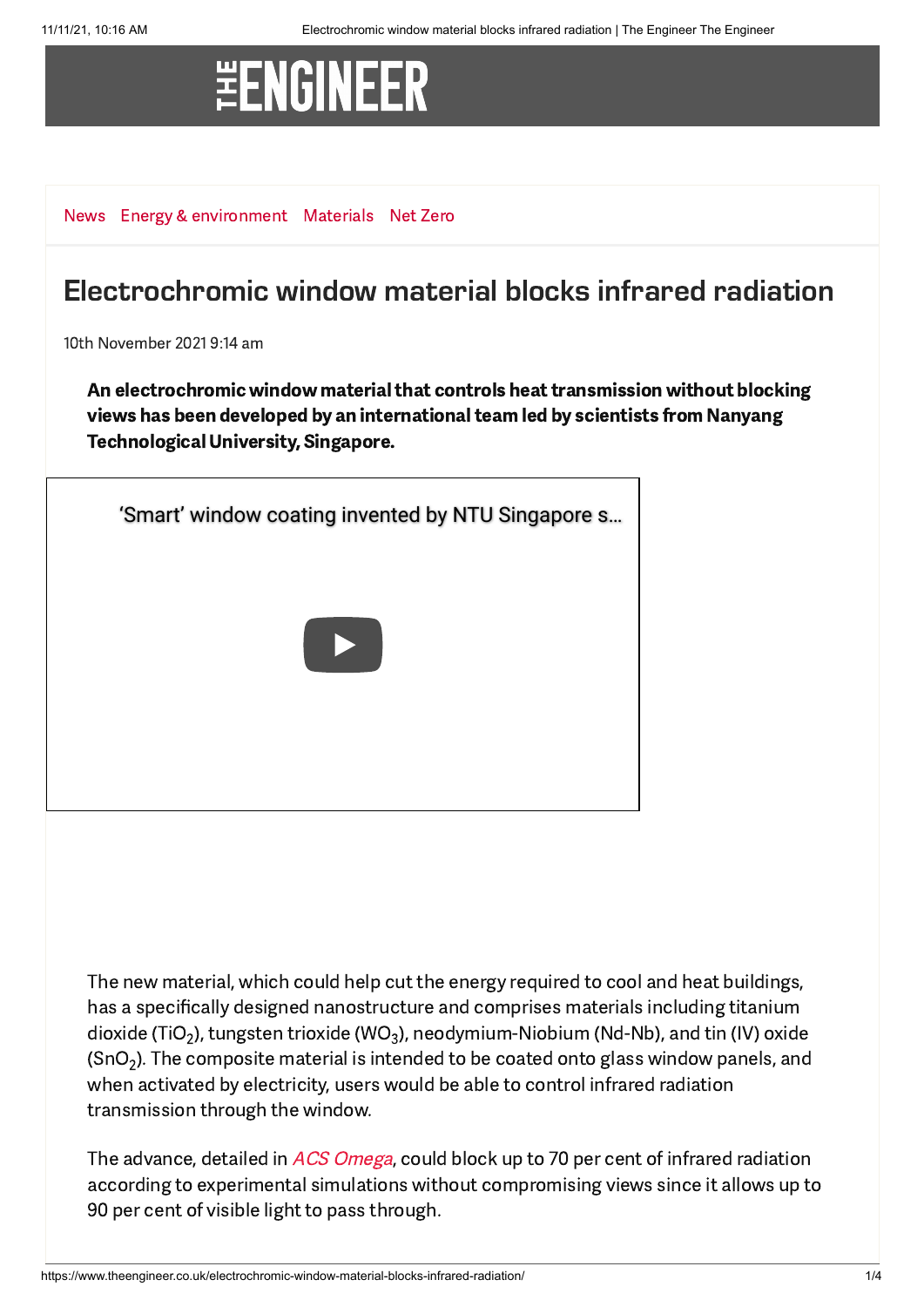## [MORE FROM MATERIALS](https://www.theengineer.co.uk/materials/)

Electrochromic windows work by becoming tinted when in use, reducing light from entering the room. Commercially available electrochromic windows commonly have a layer of tungsten trioxide (WO $_3$ ) coated on one side of the glass panel. When the window is switched on, an electric current moves lithium ions to the side containing WO $_{\rm 3}$  and the window darkens or turns opaque. Once switched off, the ions migrate away from the coated glass, and the window becomes clear again.

However, current electrochromic windows are only effective in blocking visible light, so heat continues to pass through the window.

Another perceived drawback of the current technology is its durability, as the performance of the electrochromic component tends to degrade in three to five years. In lab tests, NTU's electrochromic technology was put through on-off cycles to evaluate its durability and results showed the properties of the window retained 'excellent stability', blocking over 65 per cent of infrared radiation.

Lead author, Associate Professor Alfred Tok of NTU's School of Materials Science and Engineering said: "By incorporating the specially designed nanostructure, we enabled the material to react in a 'selective' manner, blocking near infrared radiation while still allowing most of the visible light to pass through whenever our electrochromic window is switched on. The choice of advanced materials also helped improved the performance, stability and durability of the smart window."



(L-R front) The NTU School of Materials Science and Engineering team behind the new energy-saving material for electrochromic (EC) windows include Amanda Ong, Project Officer, Assoc Prof Alfred Tok, (L-R rear) Dr Ronn Goei, senior research fellow, and student Rayner Ng (Image: NTU Singapore)